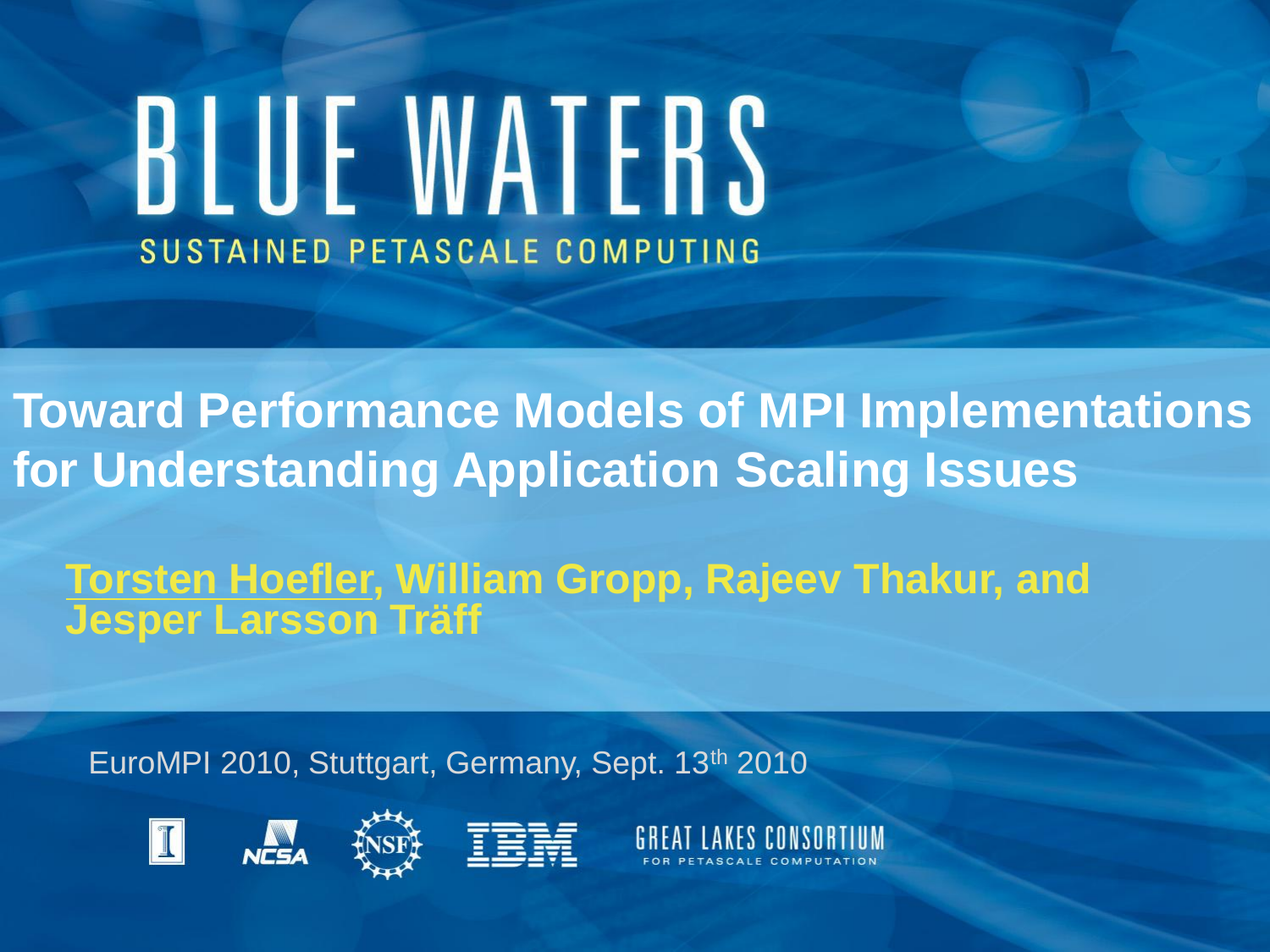

# **Imagine …**

- ... you're planning to construct a multi-million Dollar Supercomputer …
- ... that consumes as much energy as a small [european] town …
- … to solve computational problems at an international scale and advance science to the next level …
- ... with "hero-runs" of [insert verb here] scientific applications that cost \$10k and more per run …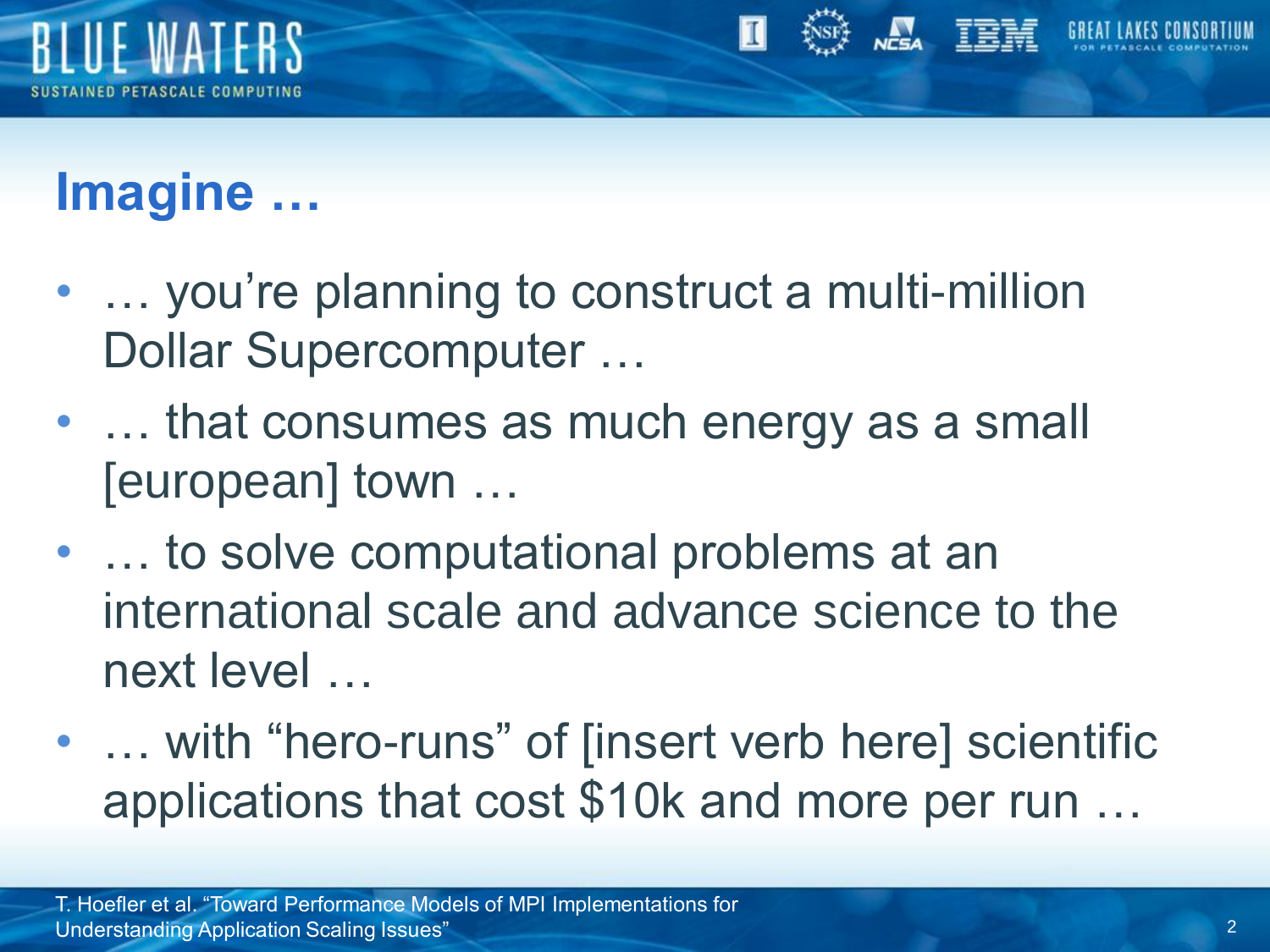



#### **… and all you have (now) is …**



... then you better plan ahead! (same for Exascale)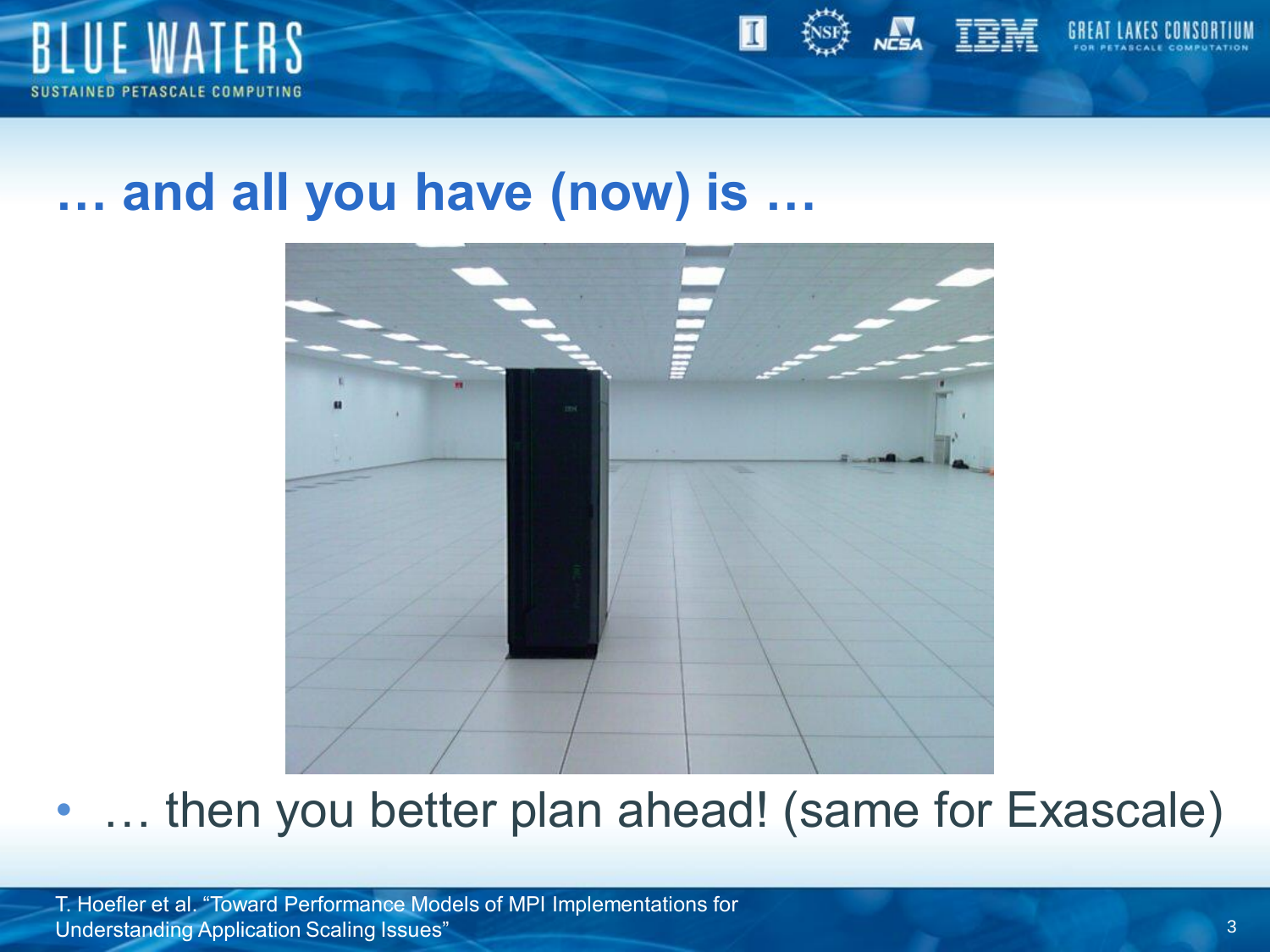

## **Application Performance Modeling**

- Analytic expression for expected runtime
	- Often exists as *folklore* in people's minds
- Can estimate scalability of codes and algorithms
	- Folklore: Alltoall(v) is not scalable
- Helps to make design decisions
	- E.g., estimate trade-off between single-core performance and scalability
		- General principle: reduce communication with more/redundant computation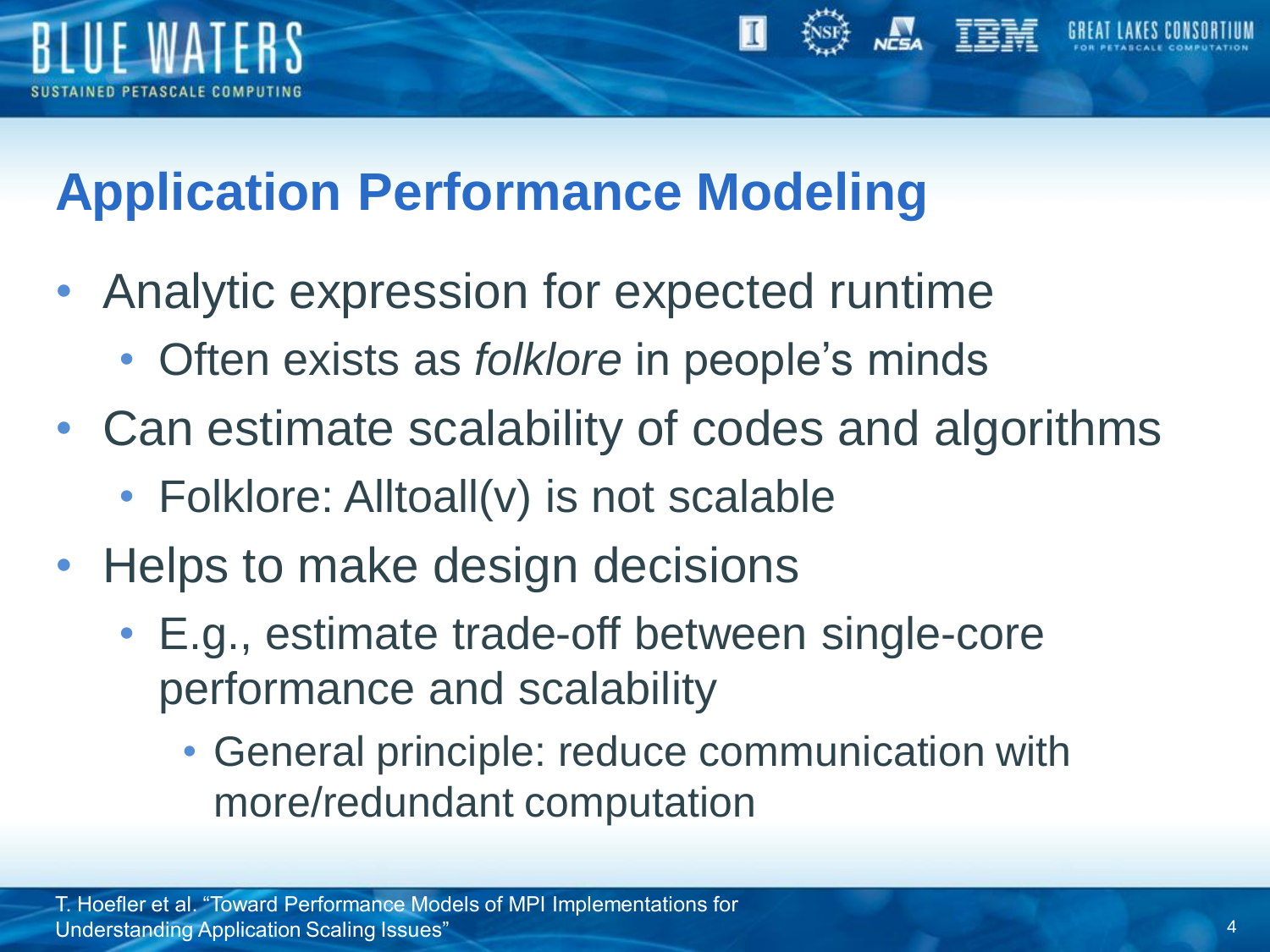



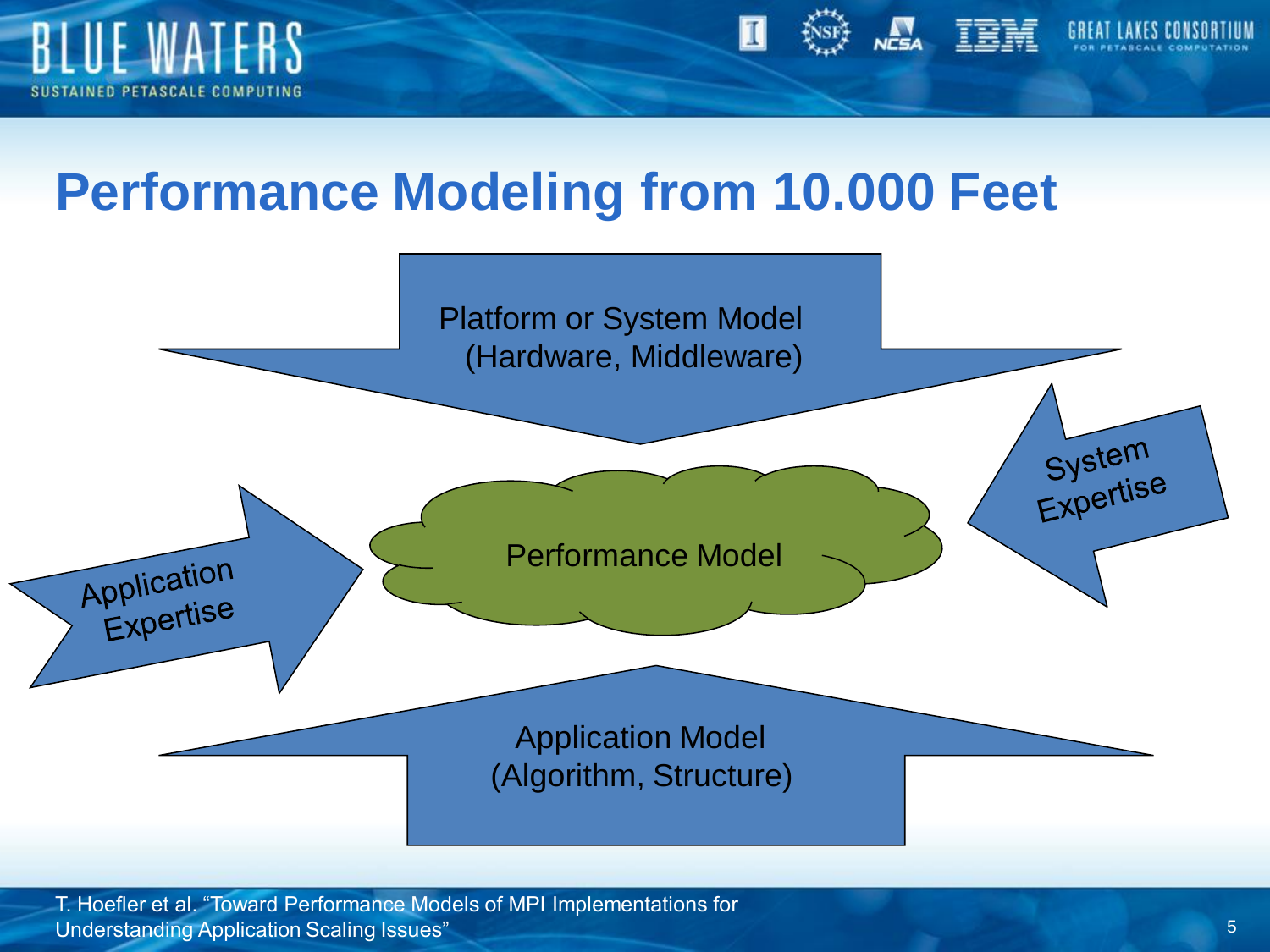



#### **MPI is part of the Platform Model**

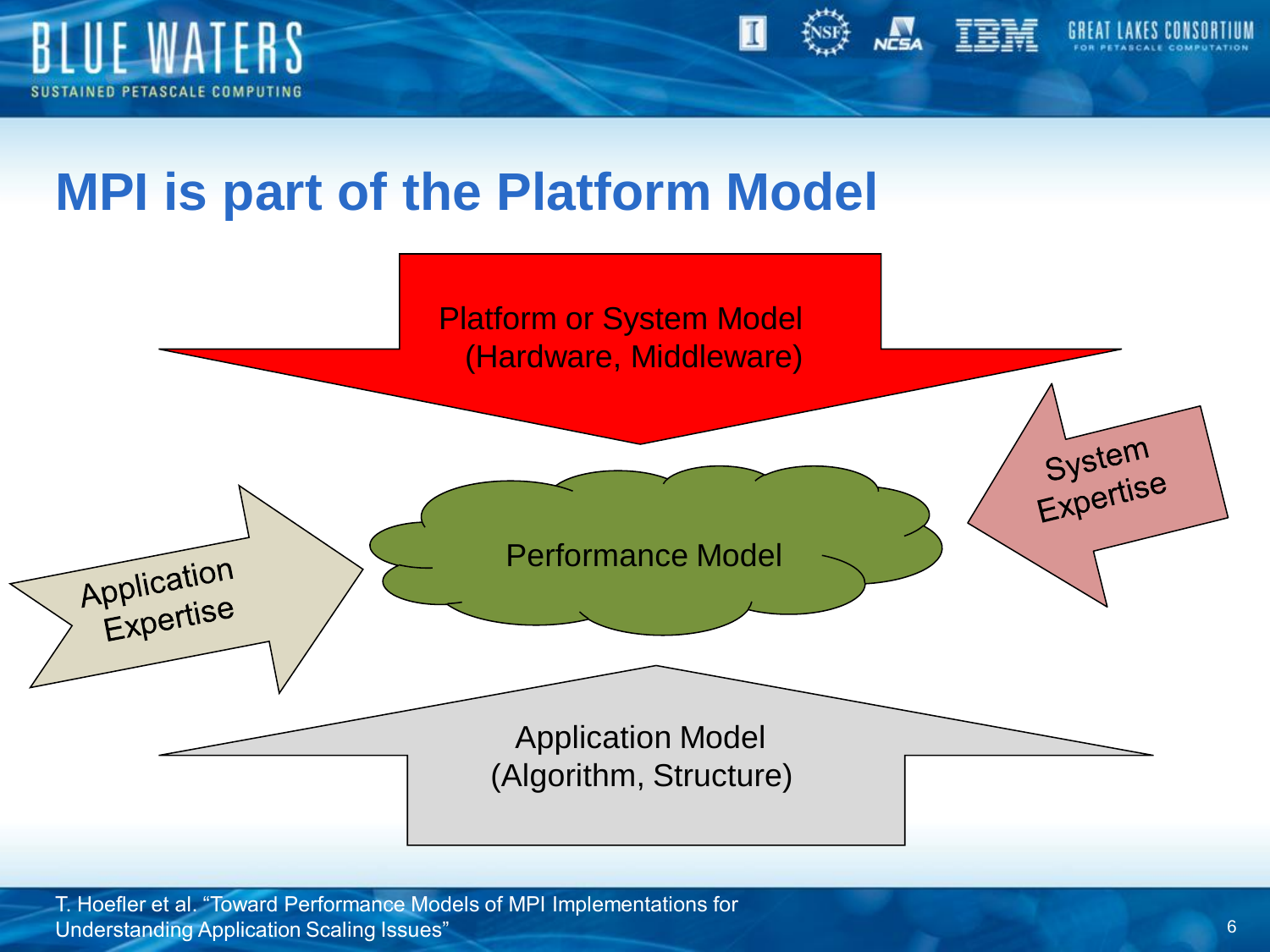

## **MPI Performance Models are Critical**

- Folklore exists, e.g.,
	- Transmitting a message of size  $S = \Theta(S)$
	- MPI\_Alltoall on P processes =  $\mathcal{O}(P)$
- Model inaccuracies often insignificant for small S, P!
	- Huge impact for large S, P
- E.g., application models assume MPI\_Bcast or MPI\_Allreduce =  $\Theta(S \log(P)) \rightarrow$  wrong
	- A good implementation =  $\Theta(S + \log(P))$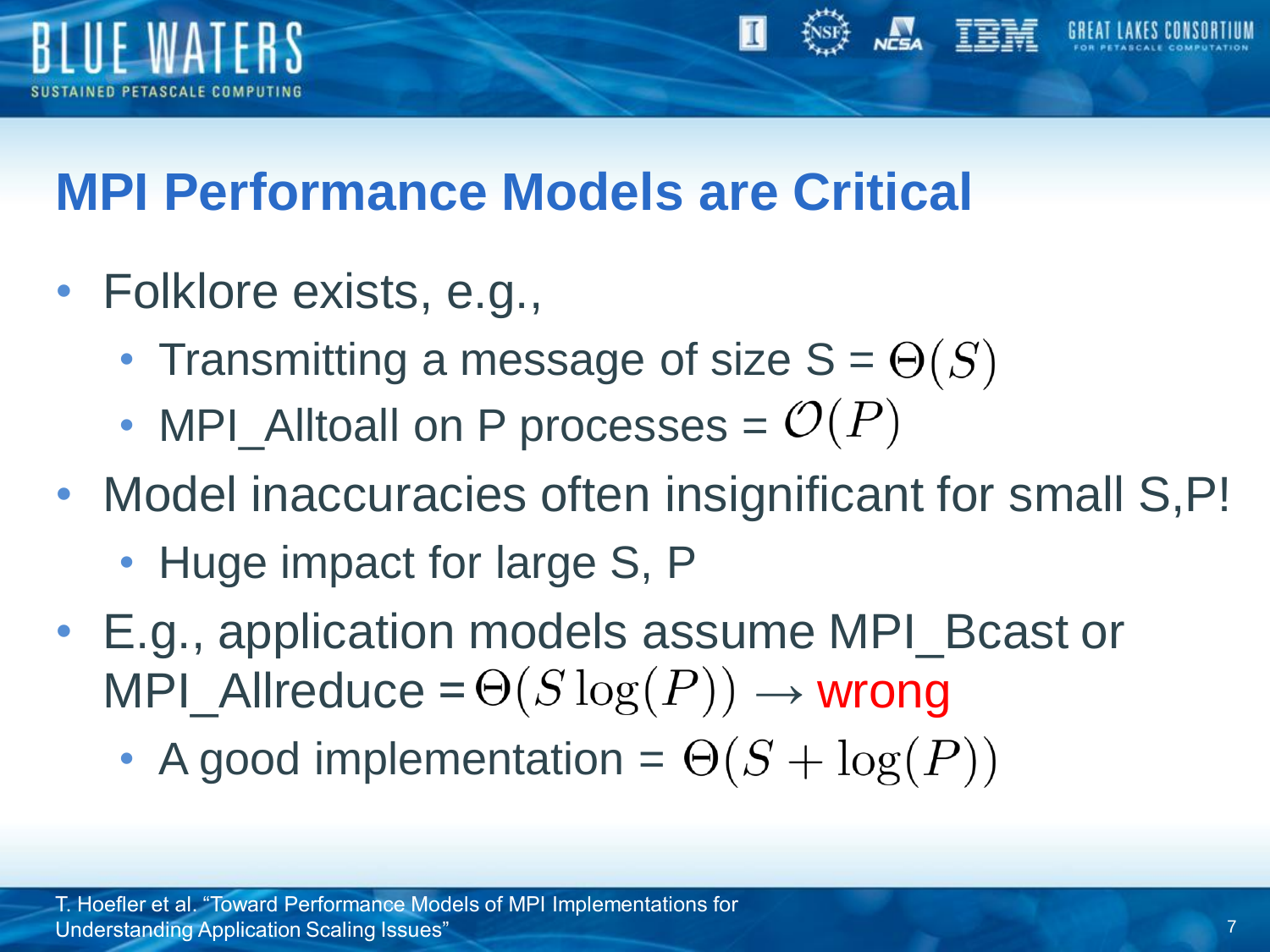

# **An Approach to Standardized Models**

- Giving accurate estimates is a hard task
	- Users might see it as a contract
	- Vendors are hesitant to agree to or define contracts
- Many variables
	- CPU parameters (memory, speed, architecture, …)
	- Network parameters (latency, bw, topology, ...)
	- Protocols (eager, rendezvous, …)
- We propose hierarchical modeling
	- Various levels of accuracy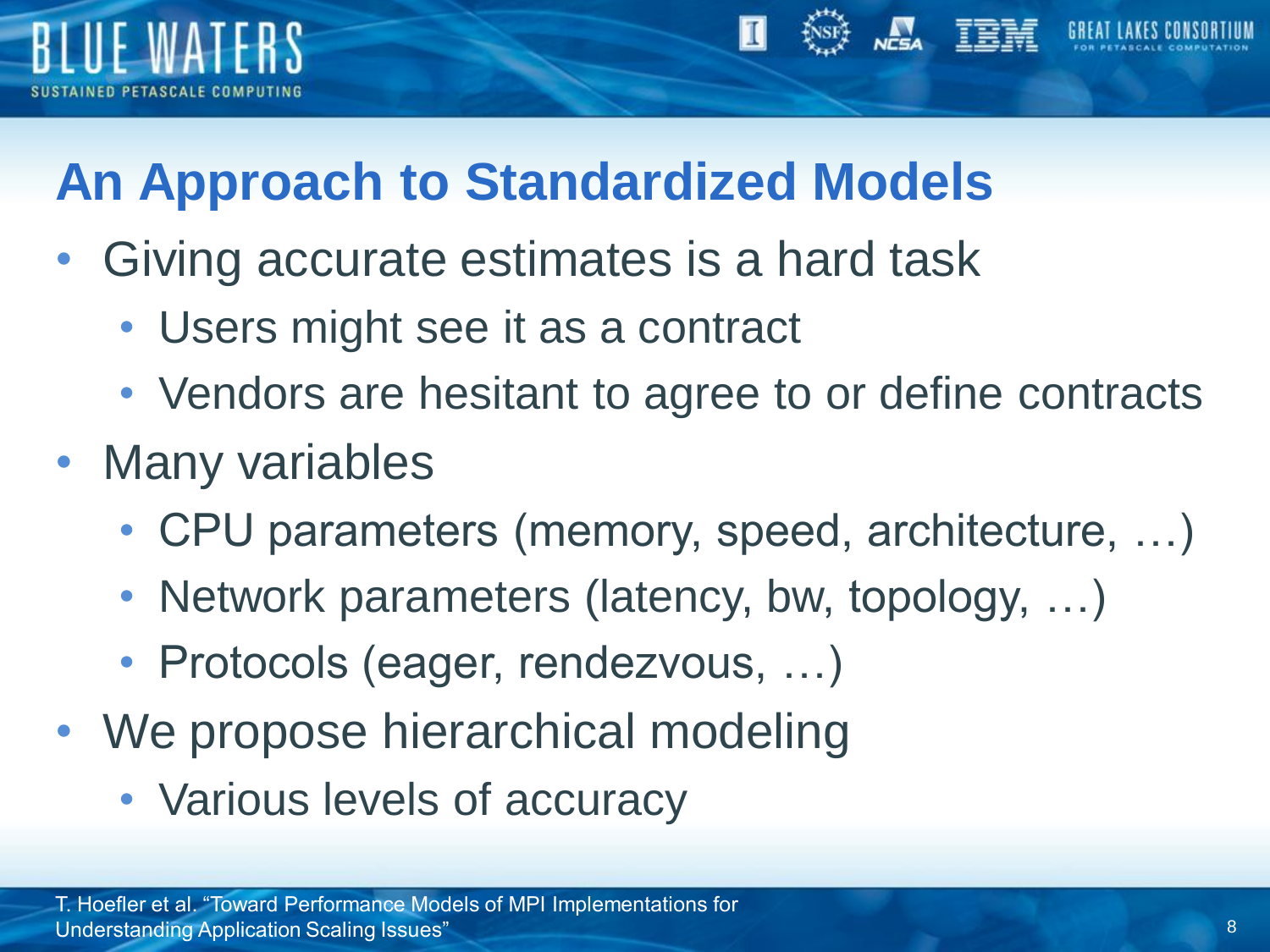



## **The Four Levels of Accuracy**

## **1. Asymptotic**

• Asymptotic scaling only, e.g.,  $\Theta(S + \log(P))$ 

#### **2. Dominant term exact**

- Significant terms, e.g.,  $\beta S + \mathcal{O}(\log(P)) < 2\beta S + \mathcal{O}(\log(P))$
- **3. Bounded (parameterized)**
	- Specify bounds, e.g.,  $\beta S + \log(P) < T < 2\beta S + \log(P)$

#### **4. Exact**

• Exact model (if possible), e.g.,  $T_{BAR} = 0.95 \mu s$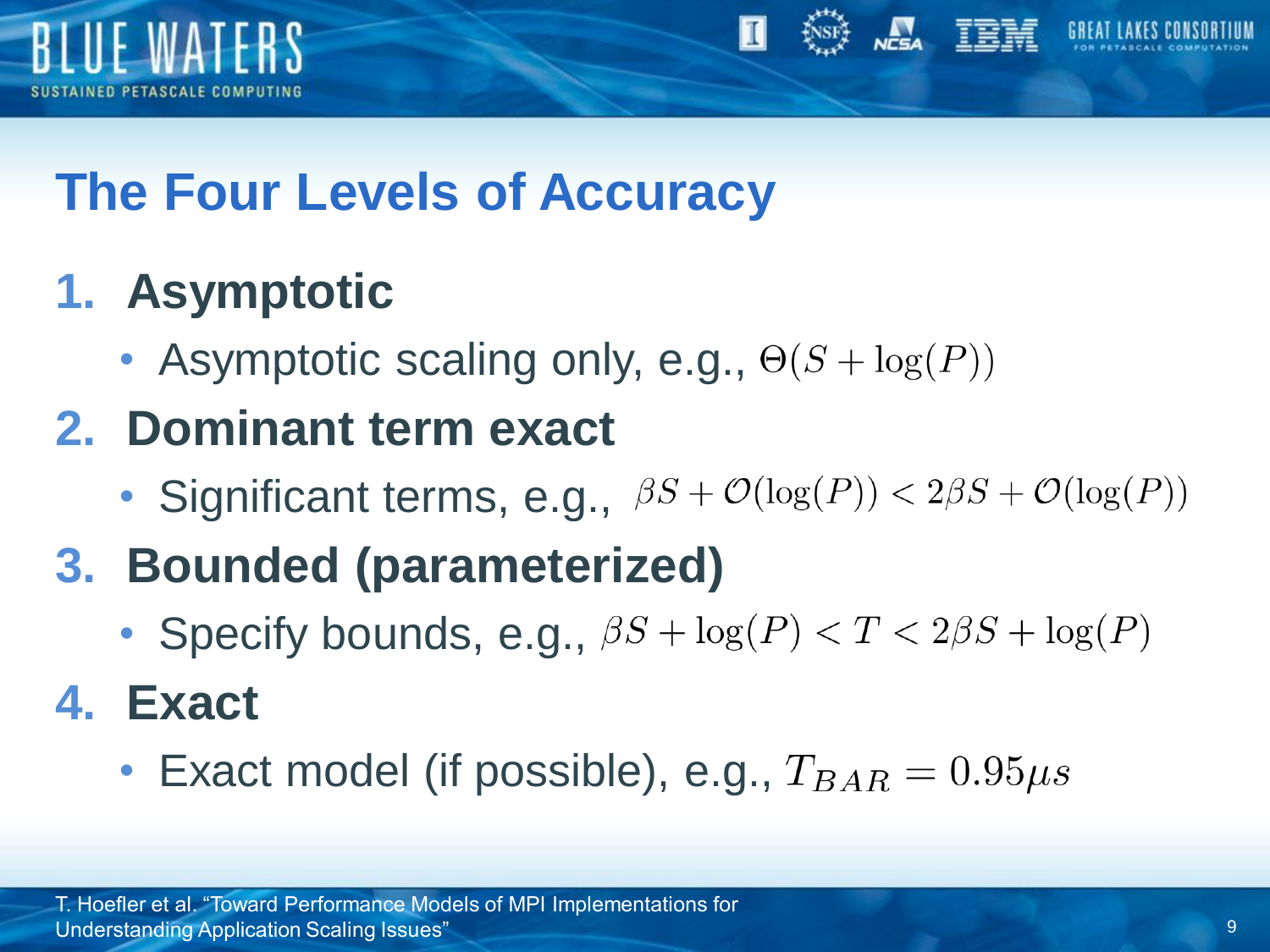



- Asymptotic (trivial):  $\Theta(S)$
- Latency-bandwidth models:  $T = \alpha + S\beta$
- Need to consider different protocol ranges
- Exact model for BG/P:

$$
T(S) = \begin{cases} 4.5\mu s + 2.67ns/B \cdot S: & S \le 256B \\ 5.7\mu s + 2.67ns/B \cdot S: & 256B < S \le 1024B \\ 9.8\mu s + 2.67ns/B \cdot S: & 1024B < S \end{cases}
$$

- Used Netgauge/logp benchmark
- Three ranges: small, eager, rendezvous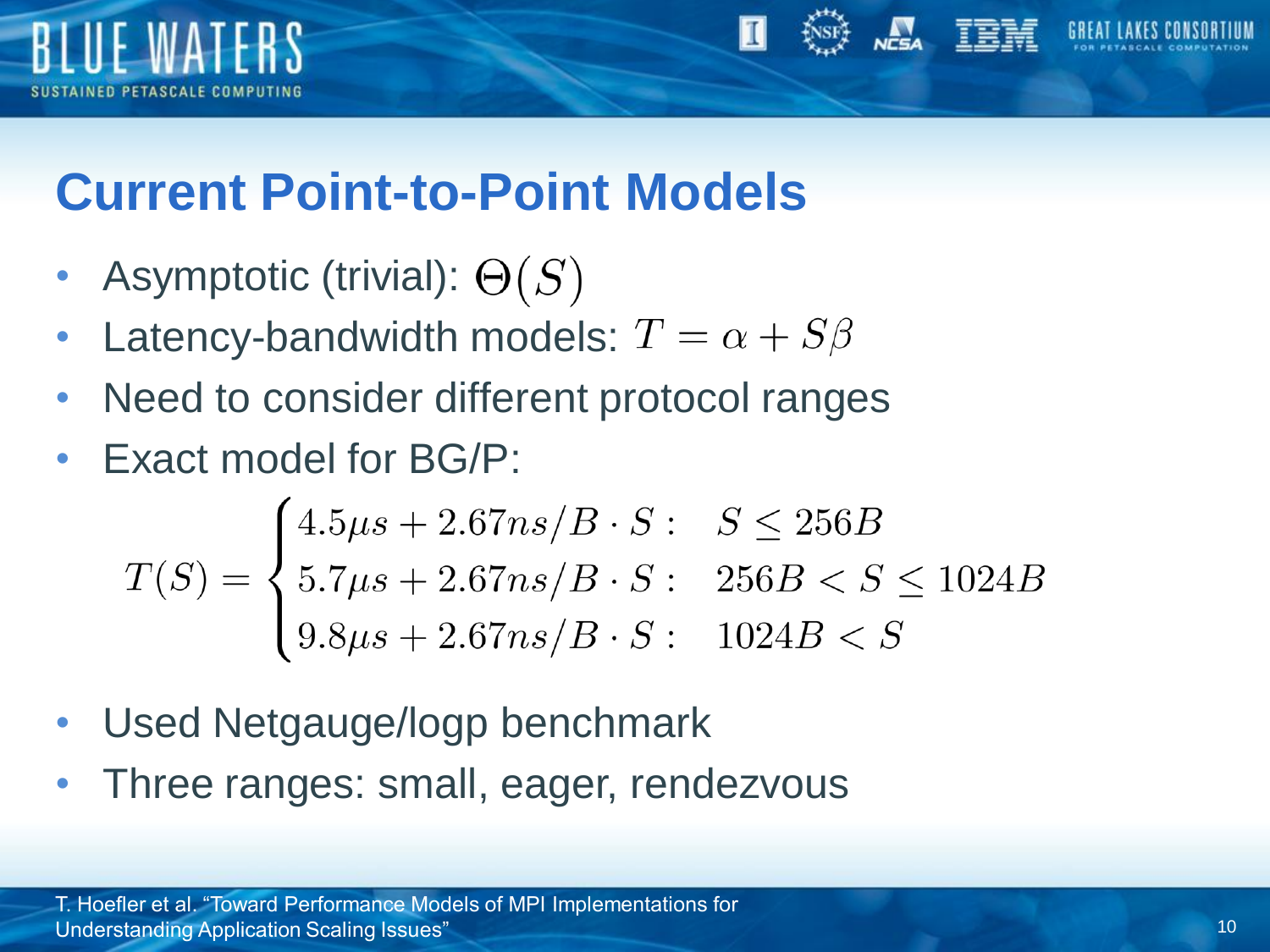

#### **Model Accuracy**



• Looks good, but there are problems!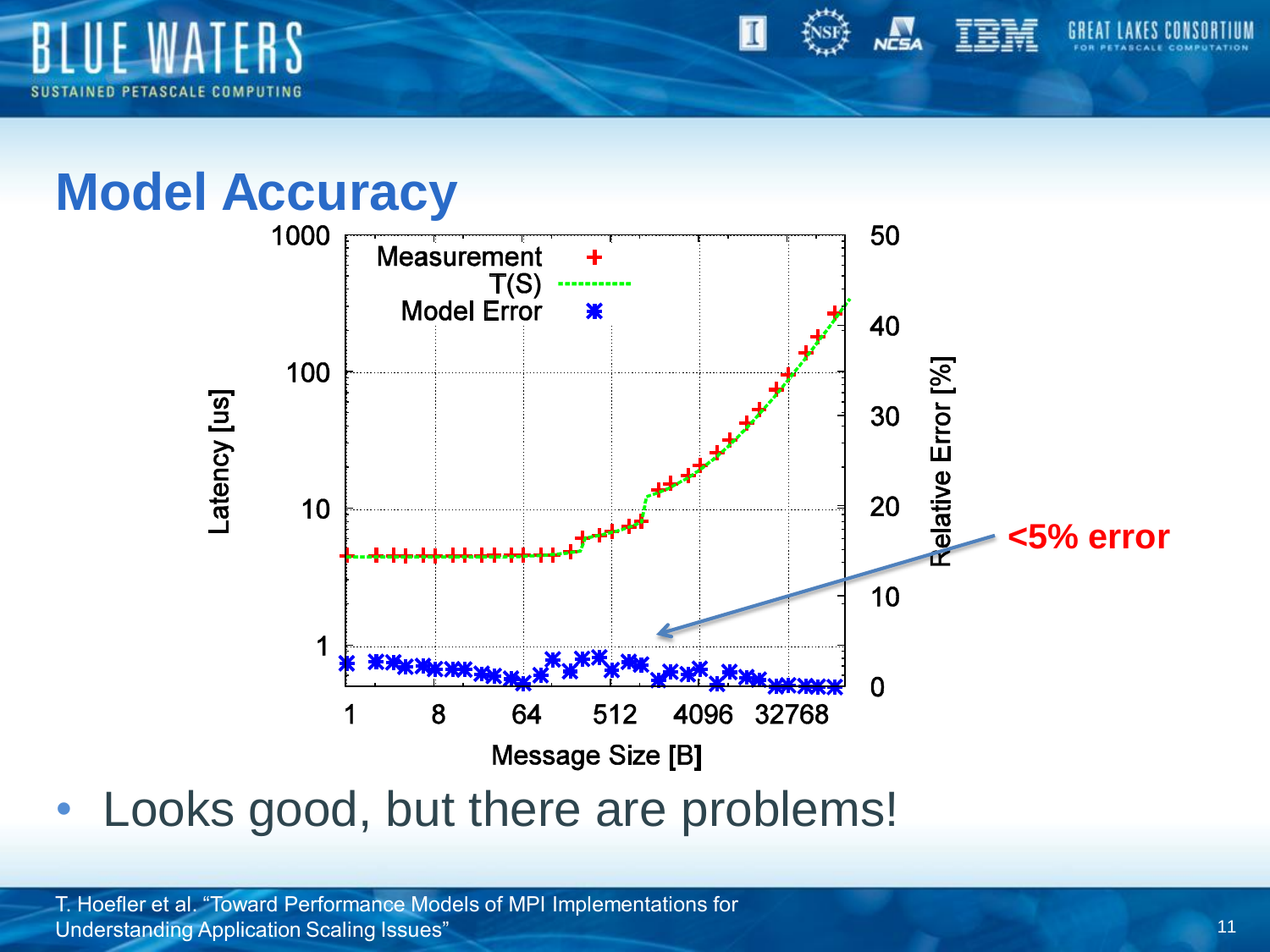

#### **The not-so-ideal (but realistic) Case I**

• Strided data-access (model assumed stride-1)



• Benchmark: Netgauge: one\_one\_dtype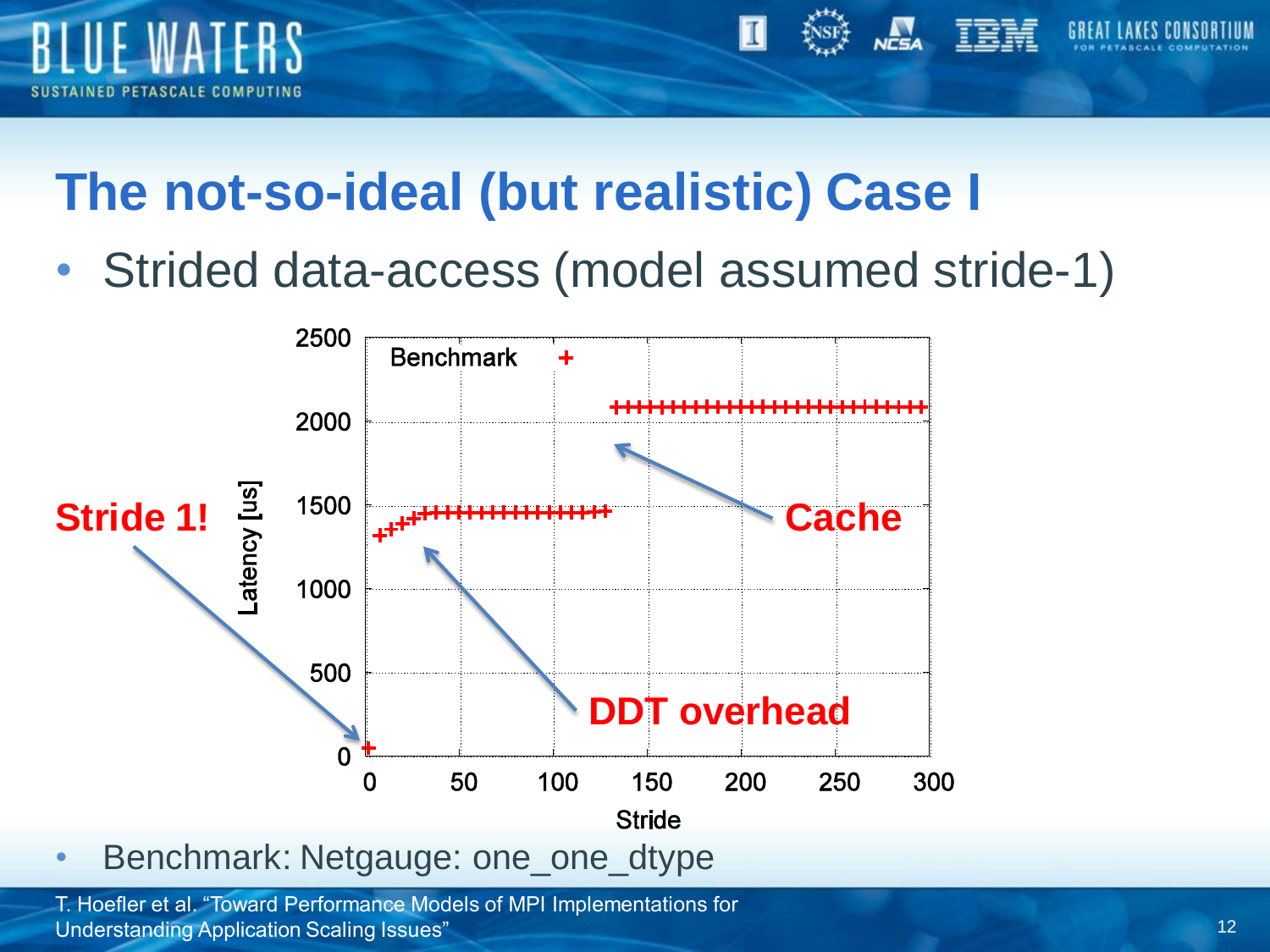

## **The not-so-ideal (but realistic) Case II**

Matching queue overheads (very common)



• Benchmark: Netgauge/one\_one\_req\_queue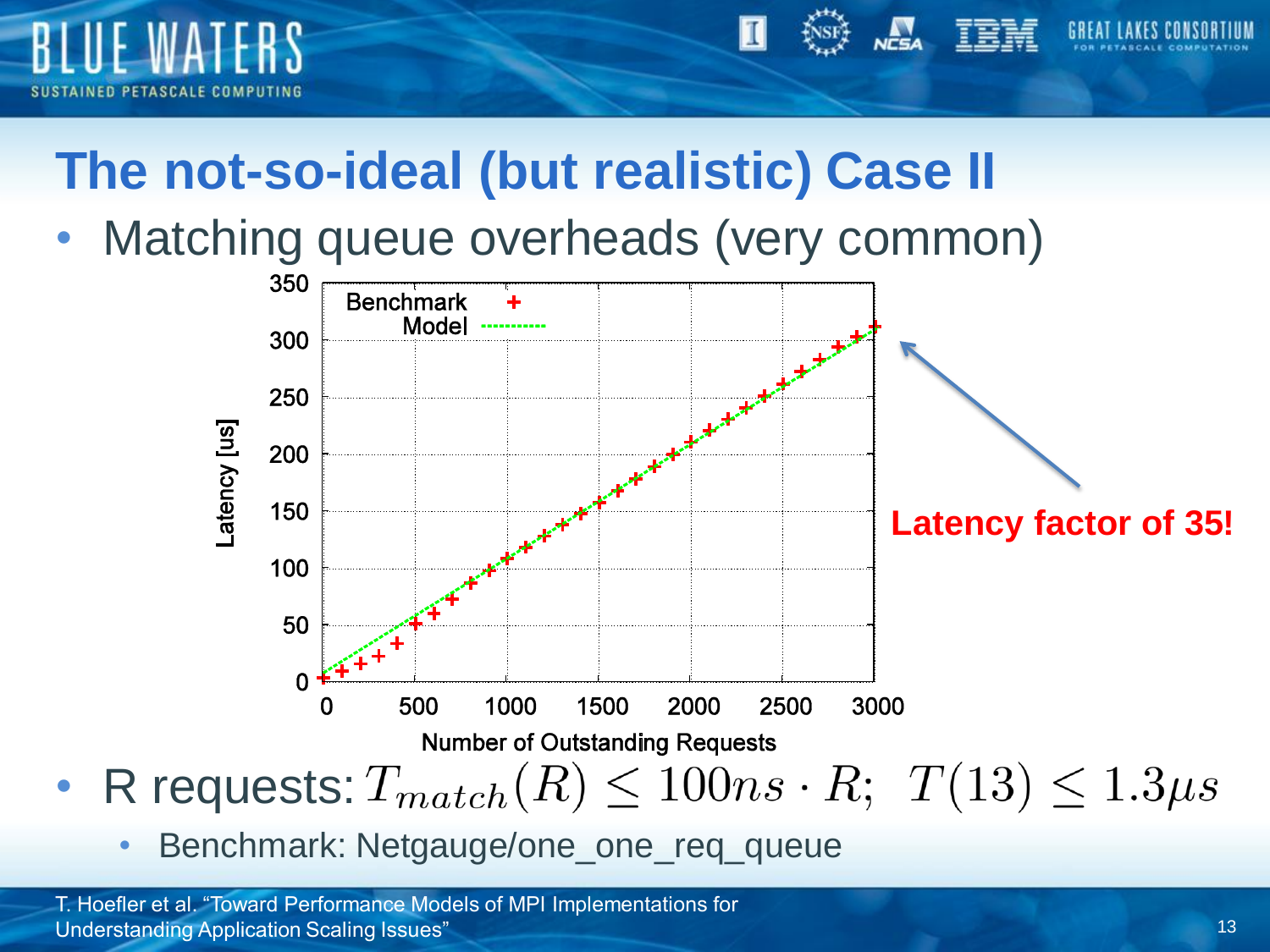

# **The not-so-ideal (but realistic) Case III**

- Congestion is often ignored
	- Very hard to determine but worst-case can be calculated
	- effective Bisection Bandwidth
		- Average bandwidth of a random perfect matching
- Upper bound is congestion-less (see model)
- Lower bound assumes worst-case mapping
	- Assume ideal adaptive routing (BG/P)
	- Congestion of  $\mathcal{O}(\sqrt[3]{P})$  per link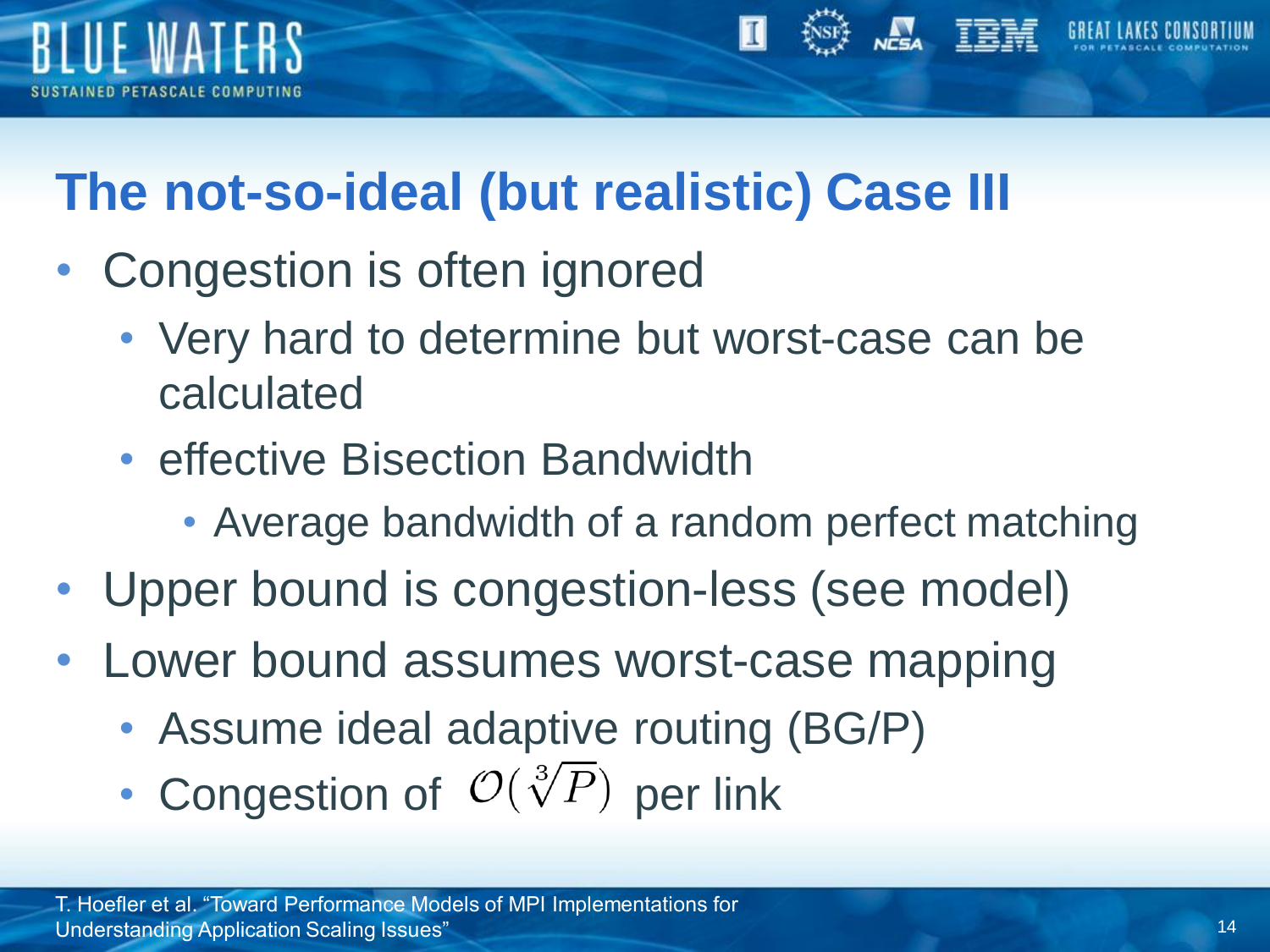

#### **Worst-case vs. Average Case Congestion**



- Average seems to converge to worst-case (large P)
	- Benchmark: Netgauge/ebb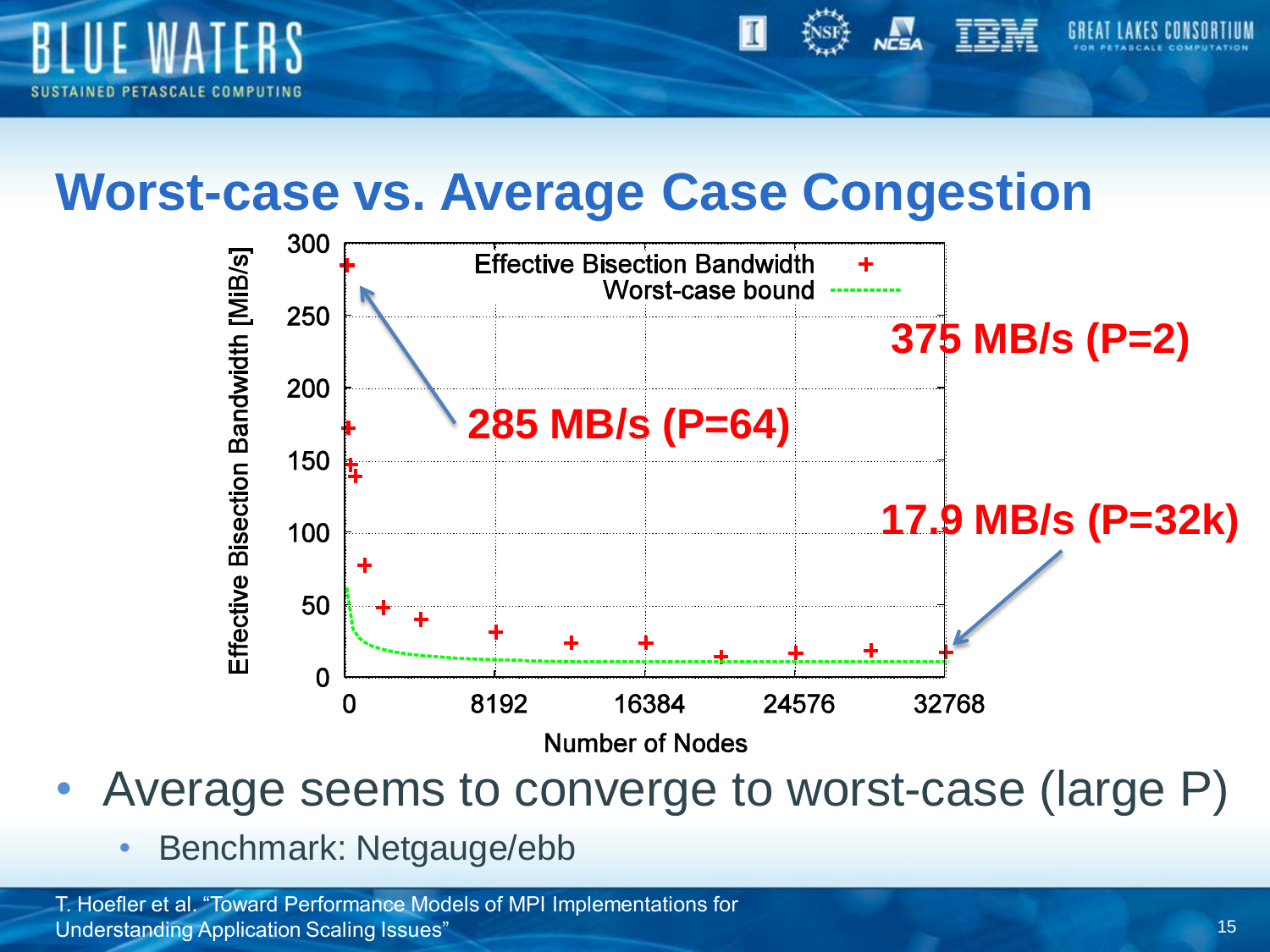

#### **Bounded Model with Congestion**

 $9.8\mu s + 2.67\hbox{ns}/B \cdot S \leq T(S, P) < 9.8\mu s + 2.67\hbox{ns}/B \cdot S \cdot 3/2\sqrt[3]{P}$ 

- Only considers congestion
	- Needs to add datatypes, matching queue, ...
- Some parameters might be ignored
	- Typically application-specific
	- E.g., application only uses stride-1 access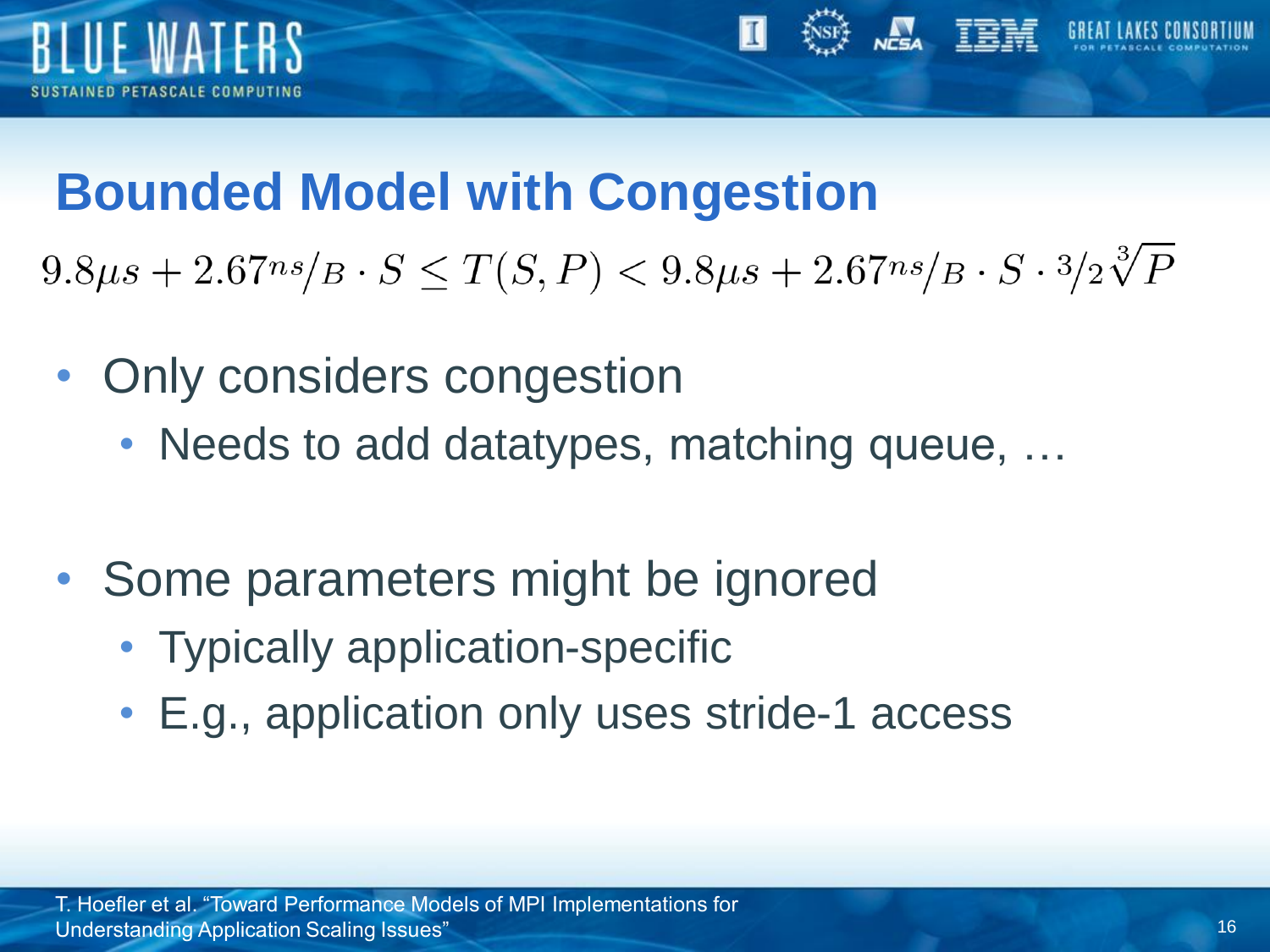

## **Collective Communication**

- Crucial for estimating application scalability
- Often simpler to use than p2p models
	- Matching queue, synchronization and cong. hidden
- Simple latency-bandwidth:  $T = \alpha(P) + S \cdot \beta(P)$ 
	- Empirical parameterization, might be hard to use
- Build upon point-to-point models
	- E.g., LogGOPS model
	- More complex to derive (and often less precise)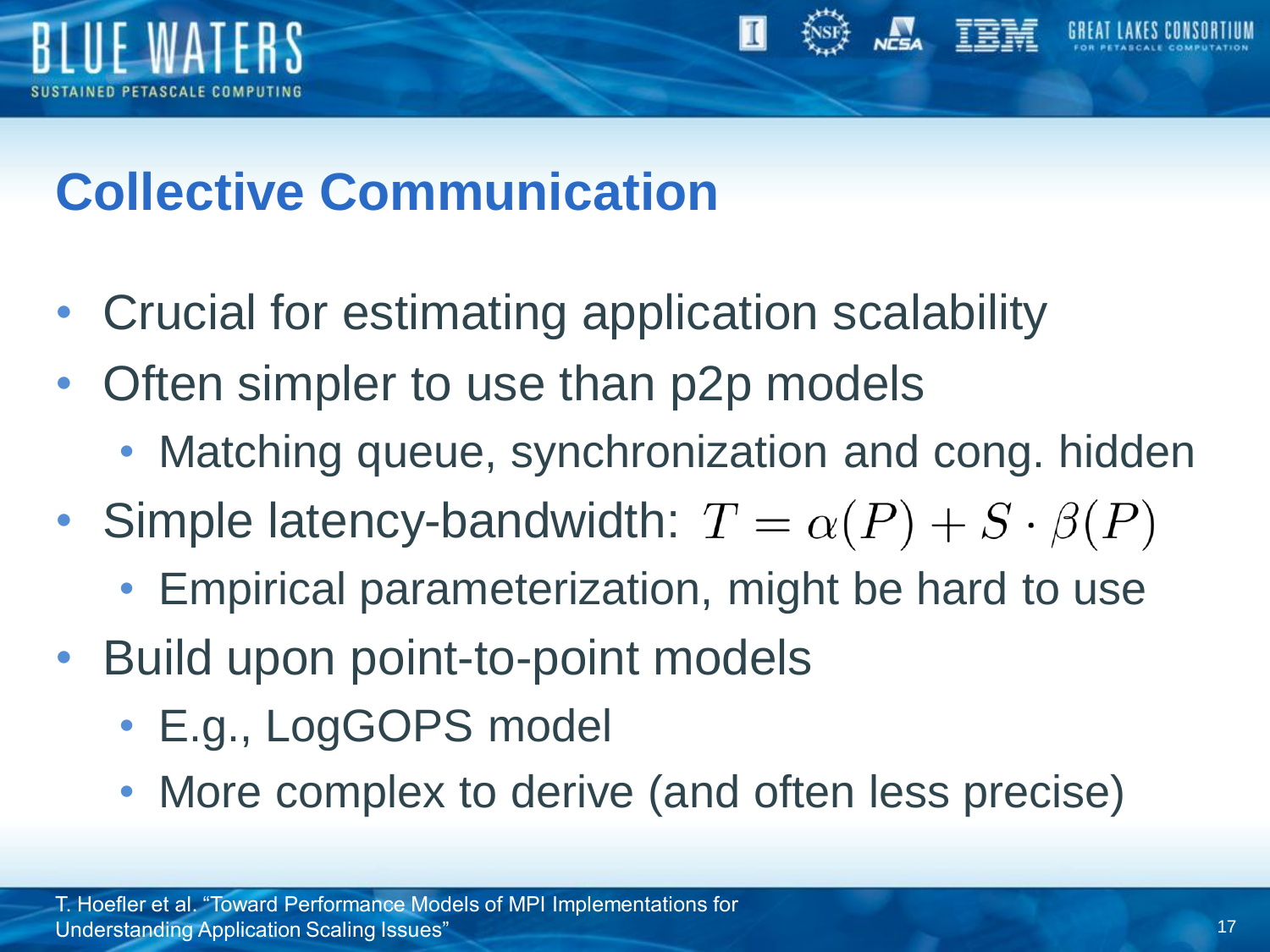

# **Example: Small MPI\_Bcast, MPI\_Allreduce**

- Handled by Collective (Tree) network in BG/P
- MPI\_Bcast:  $T_{BC}(P, 8) = \alpha_T + \beta_T^{BC} \log_2(P)$ 
	- $\alpha_T$  = startup overhead
	- $\beta_T$  = cost per stage
	- Empirically determined:  $\alpha_T = 13 \mu s$ ,  $\beta_T^{BC} = 0.31 \mu s$
- MPI\_Allreduce:  $T_{ARE}(P, 8) = \alpha_T^{SUM} + \beta_T^{SUM} \log_2(P)$ • Empirically determined:  $\beta_T^{SUM} = 0.37 \mu s$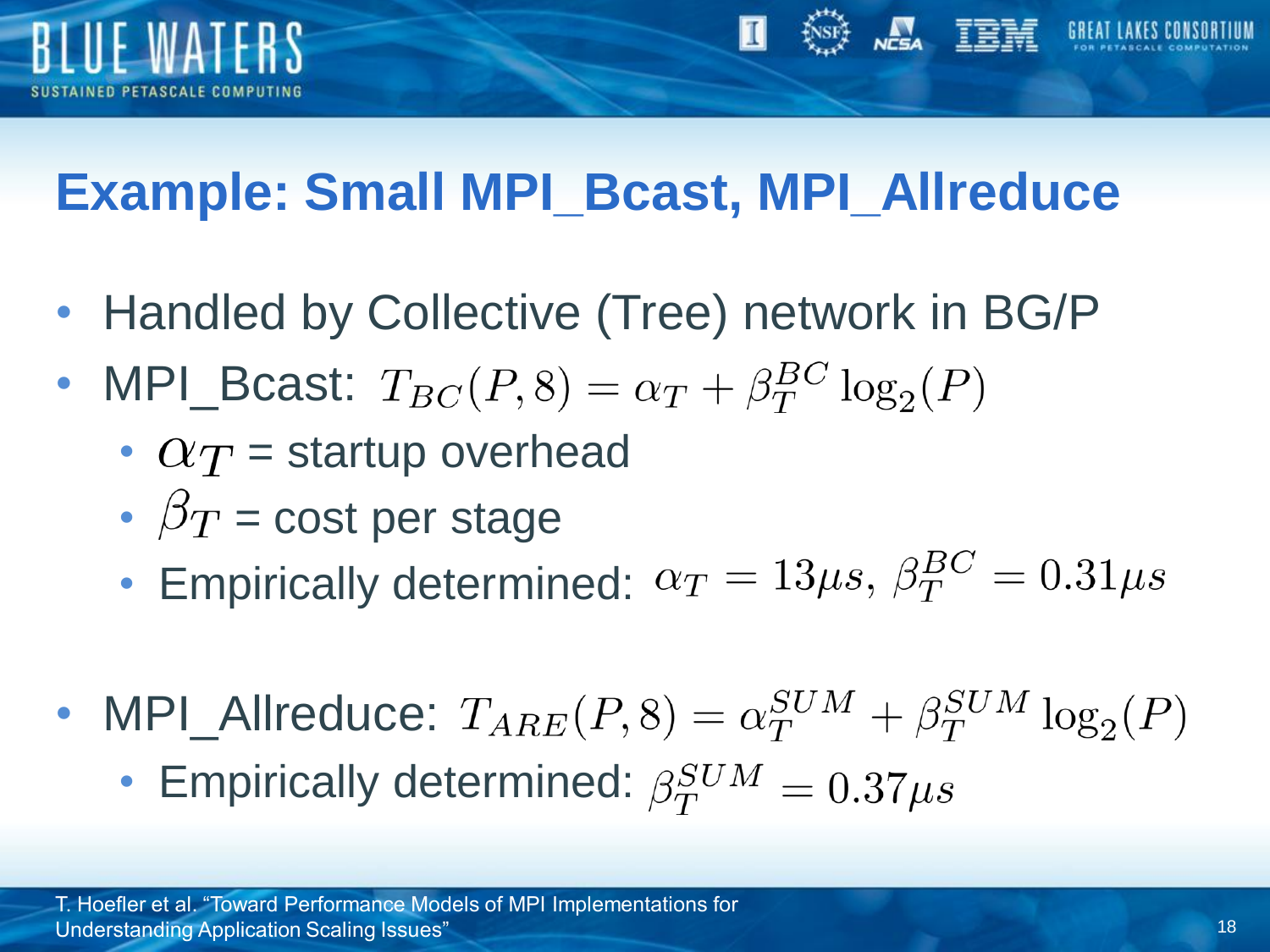

# **Small MPI\_Alltoall**

• Direct sends (not optimal!):  $T_{A2A}(P, 8) = \alpha + g(P - 1)$ 



Understanding Application Scaling Issues"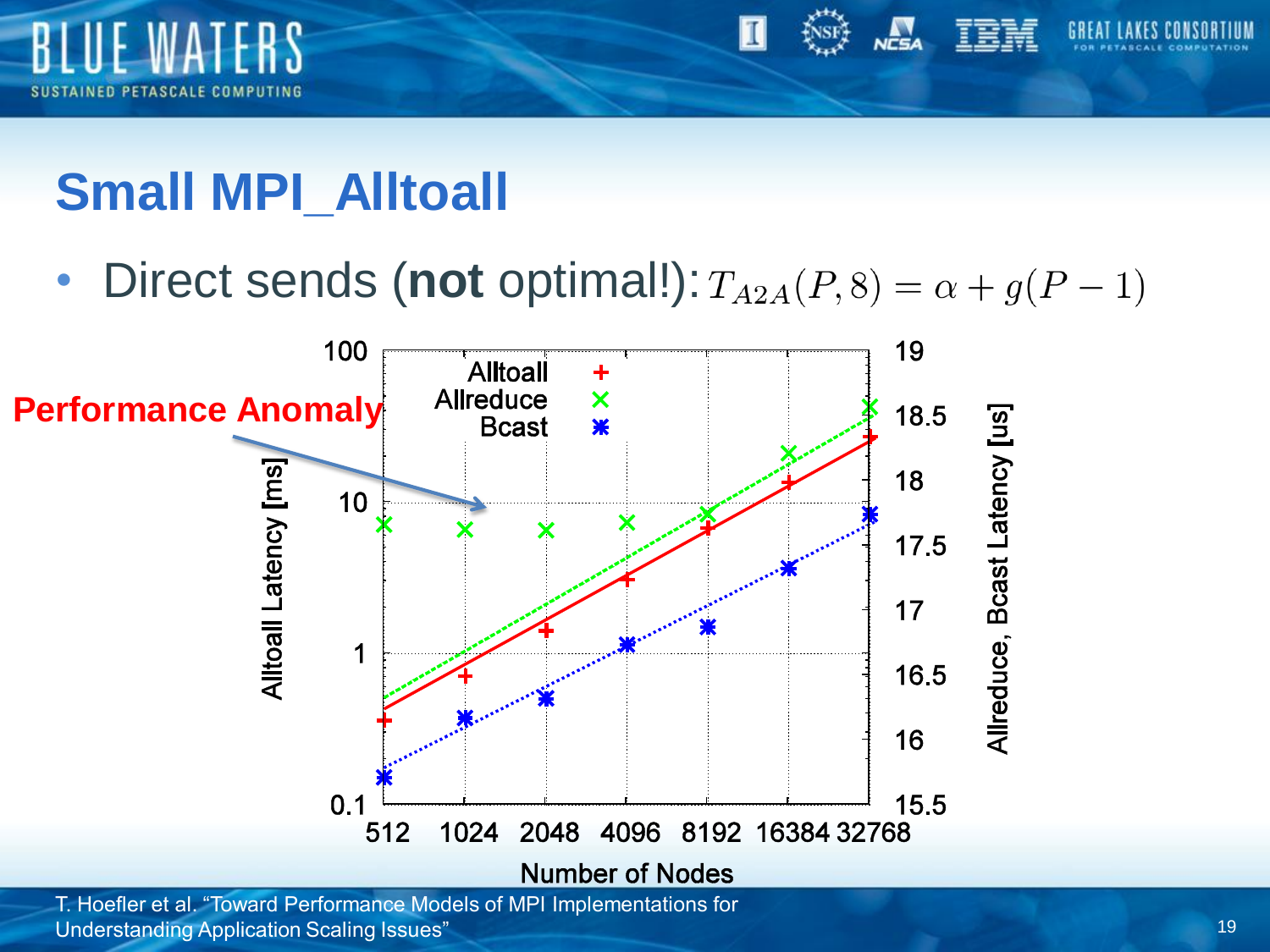

# **Large MPI\_Bcast**

- Exact model for small MPI\_Bcast
- Large bcast needs  $T_{BC}(P,8)$  to reach all processes
	- Extend with bandwidth term
- Assume using all six torus links (2.67ns/B/link)
	- $T_{BC}(P,S) = \alpha_T + \beta_T^{BC} \log_2(P) + \frac{2.67}{6} n s / B \cdot S$ •
- Based on first-principles (documentation+LogGP)
	- No fit necessary
	- Still accurate for large S (see next slides)
		- Middle-ground can be covered by less accurate models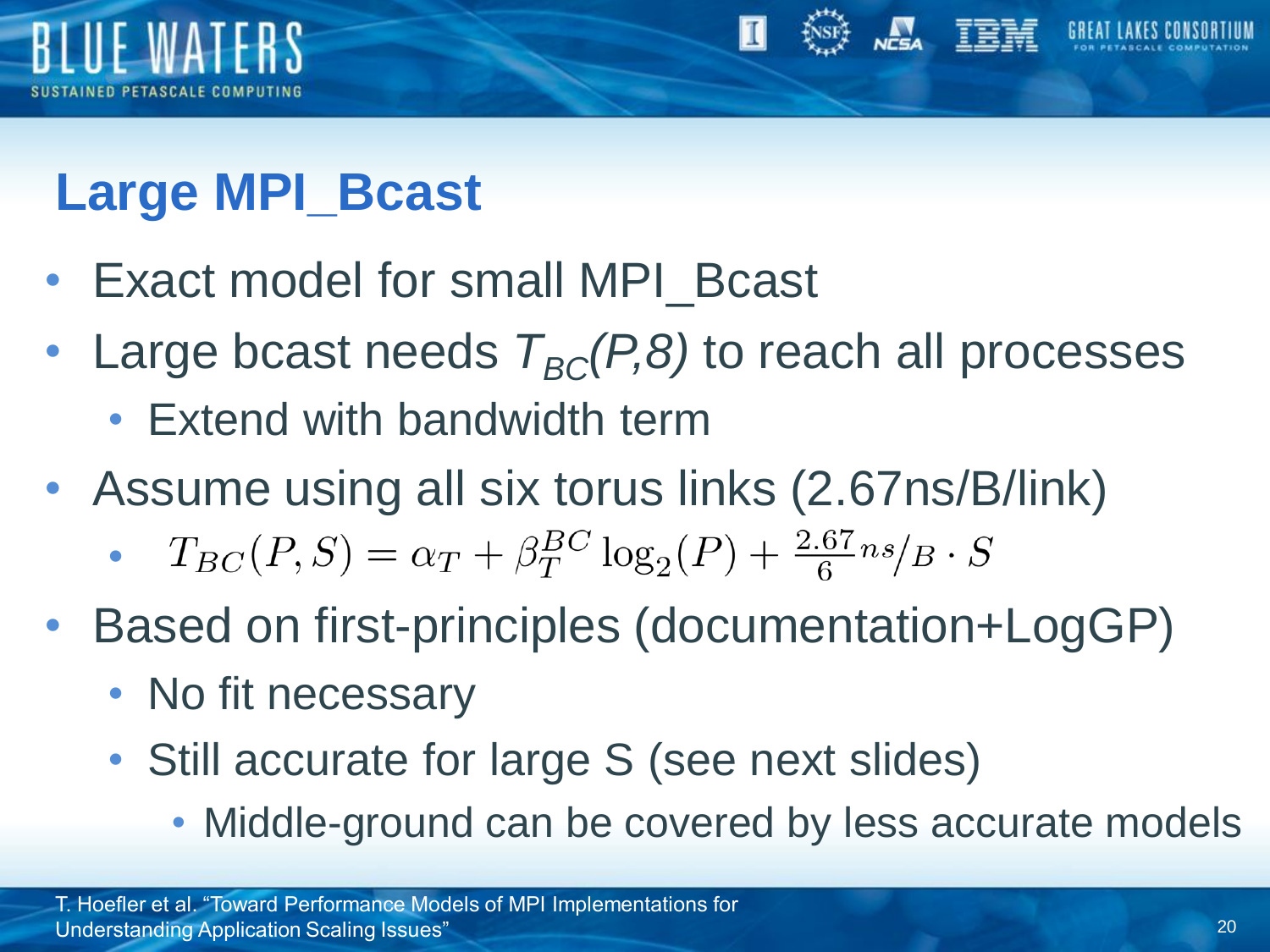

# **Large MPI\_Alltoall**

- Algorithm sends to all targets (random permutation)
	- Uses all six links, hits bisection bandwidth
	- Model:  $T_{A2A} = (P-1)g + SG \cdot \max\{\frac{P-1}{6}, C(P)\}\$
- Simple counting argument for  $C(P)$ 
	- Assume k<sup>3</sup> processor grid, 1-d distance  $d = \frac{k-1}{2}$
	- Total number of occupied links:  $N(k) \leq k^3 \cdot 2 \sum_{x=0}^d 2 \sum_{y=0}^d 2 \sum_{z=0}^d (x+y+z) = k^3 12d (d+1)^3 = \mathcal{O}(k^7)$
	- Total number of links:  $6k^3$
	- Congestion per link:  $C(P) \leq \sqrt[3]{P}(\sqrt[3]{P}/2 + 1)^3 = O(P\sqrt[3]{P})$ 
		- Model:  $T_{A2A} \ge g(P-1) + SG \sqrt[3]{P}(\sqrt[3]{P}/2+1)^3$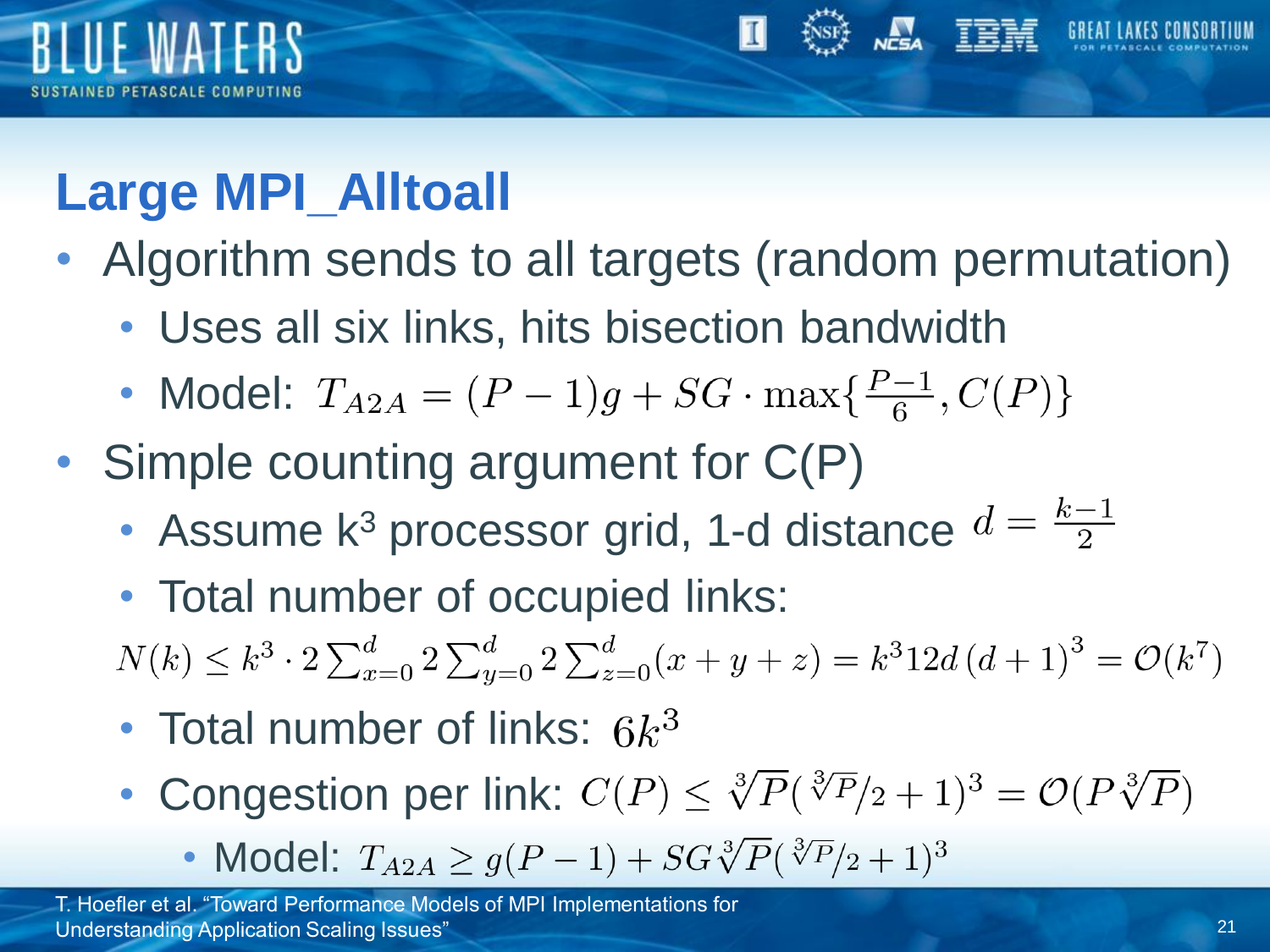



#### **Results for Large Collectives**



• Lower-bound for MPI\_Alltoall holds